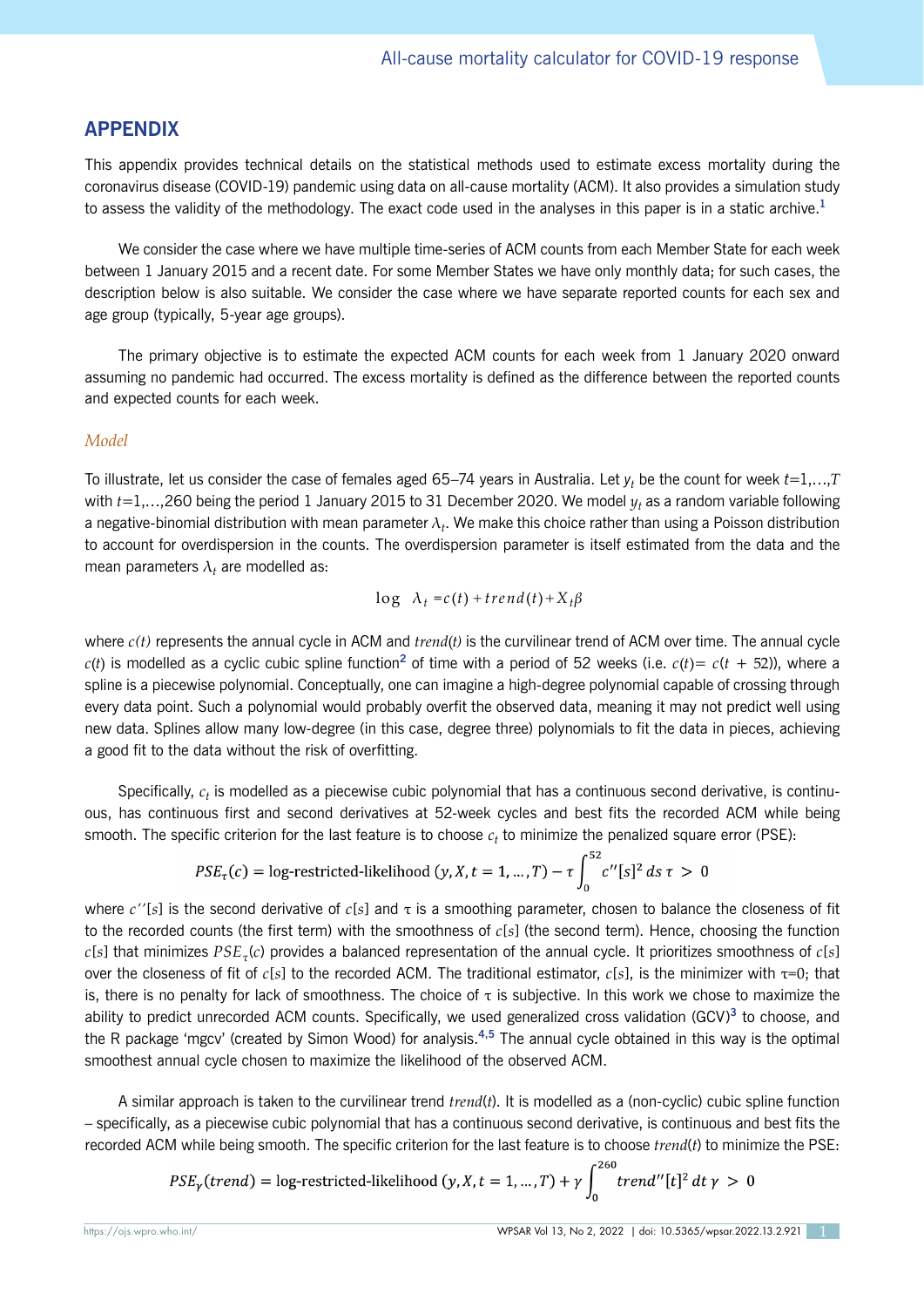where *trend''*[*t*] is the second derivative of *trend*(*t*) and *γ* is a smoothing parameter, chosen to balance the closeness of fit to the recorded counts (the first term) with the smoothness of *trend*(*t*) (the second term). Hence, choosing the function *trend*(*t*) that minimizes *PSE<sup>γ</sup>* (*trend*) provides a balanced representation of the trend. It prioritizes smoothness of *trend*(*t*) over the closeness of fit of *trend*(*t*) to the recorded ACM. The traditional estimator, *trend*(*t*), is the minimizer with  $\gamma = 0$ ; that is, there is no penalty for lack of smoothness. Like *τ*, the choice of *γ* is subjective. Also, as with the annual cycle, we chose to maximize the ability to predict unrecorded ACM counts by using the GCV criterion. The model allows for arbitrary time-varying covariates,  $X_t$ . Including both the date and period allows for the model to detect trends both across and within years.

Negative-binomial regression is a natural choice given that we are seeking to estimate the death count during any time frame. Negative-binomial is preferred to Poisson regression because it allows for overdispersion; also, it can account for instances of low or zero counts without issue.

This particular negative-binomial regression model is a generalized additive model (GAM) that uses smoothing functions for the predictor variables. Since the date and period are input as discrete values, they are smoothed using cubic splines, a common smoothing technique. The parameters *β* and the splines themselves are found through restricted maximum likelihood estimation. GAMs are a type of generalized linear model, which are generalizations of ordinary linear regression that allow for the response variable to have error distributions other than the normal distribution (in this case, the negative-binomial distribution).

Currently, this model is simple in that it uses only information on sex, age group and time/date. When more data become readily available (e.g. influenza counts), the model can easily be extended to incorporate that data. There are also other ways to enhance the model, such as considering negative-binomial regression for the case of overdispersion or using hierarchical models for sharing information across groupings. Hence, this preliminary approach should serve as a strong starting point.

The next step is to stochastically forecast the expected to represent the uncertainty in the estimate of the expected. Thus, the statistical significance of the observed can be determined (i.e. if it represents a substantial increase or decrease from the baseline). One detail of the forecast is that it is an average over the sampling distribution of the parameter estimates. This is a simple way to account for uncertainty in our model for the expected mortality in addition to the sampling variation of the counts for given model parameters. We prefer this to a formal Bayesian model owing to its simplicity.

Currently, models are fit separately to each sex, each age group and each Member State. It is possible to improve the estimation by using information from both sexes and multiple age groups simultaneously, but this is a bias–variance trade-off that can be explored.

For Member States with missing (pandemic) weeks, we can stochastically interpolate using simple time-series models. If the number of missing weeks is significantly high, we use a negative-binomial model such as the one described above to stochastically interpolate.

An issue that may be important to adjust for is reporting delay (this is mainly an issue for recent weeks). To do this, information is needed on the reporting delay. In the United States, the National Center for Health Statistics reports mortality as the serial provisional data from the states are received and processed – counts of deaths from recent weeks are highly incomplete, reflecting delays in reporting. These "provisional" counts are updated regularly over the following weeks, and the counts are not finalized until more than a year later. The estimate of completeness is based on the number of weeks that have passed between when the death occurred and when the data set was obtained. We can model this relationship and use it to adjust the estimates, if necessary.

## *Validation of the statistical method for estimating ACM without a pandemic*

One may ask why it is not better to simply compare the observed ACM counts to historical averages of recent years. As we will show, doing so offers less robust pre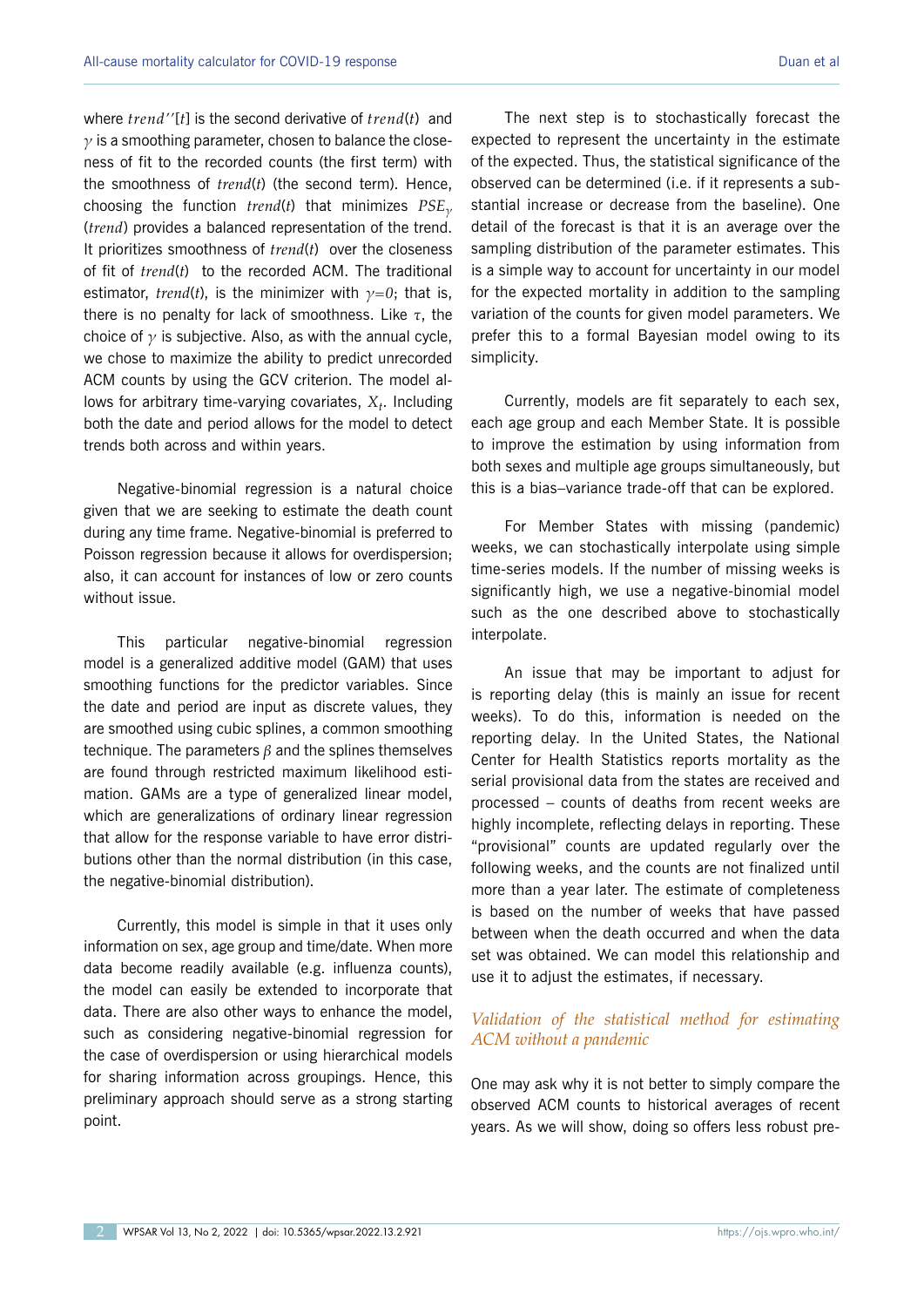diction intervals than using the model described above. The following validation metrics also justify using this model to gauge the significance of current ACM counts relative to pre-pandemic times.

The model attempts to forecast ACM counts for each week of 2020 and beyond, assuming no pandemic had occurred. Since the discrepancy between actual counts and expected counts is the sought-after estimate of excess mortality in 2020, it is vital that the model makes accurate predictions. One way to validate the accuracy of the model is to use it to predict ACM during 2019, a year in which there would have been no "excess" mortality. The model is trained using data from 1 January 2015 through to 31 December 2018, then predictions are made on a weekly or monthly basis for 2019. The closer the predicted counts are to the observed counts, the better the model is performing.

The model has been validated across all age groups, sexes and Member States, but to continue with the example used earlier (i.e. of females aged 65–74 years in Australia), we present those results for that example. **Appendix Fig. 1** below shows the 95% prediction intervals for the model ("spline") and for the weekly average. The actual weekly counts are denoted by the black dots, showing that the spline model fails to capture the true count just three times out of 52 periods (95% accurate). The weekly average fairs far worse. As is evident from **Appendix Fig. 1**, the lengths of the spline intervals are typically smaller than the lengths of the weekly average intervals, meaning that the spline

Appendix Fig. 1. **Prediction intervals for 2019 based on deaths in 2015–2018. The black dots are the reported deaths for each week in 2019. The green error bars are based on the weekly averages. The blue intervals are based on the spline model. Those based on the weekly averages are incorrect and their actual coverage is well below their nominal coverage. The intervals based on the spline model are valid.**

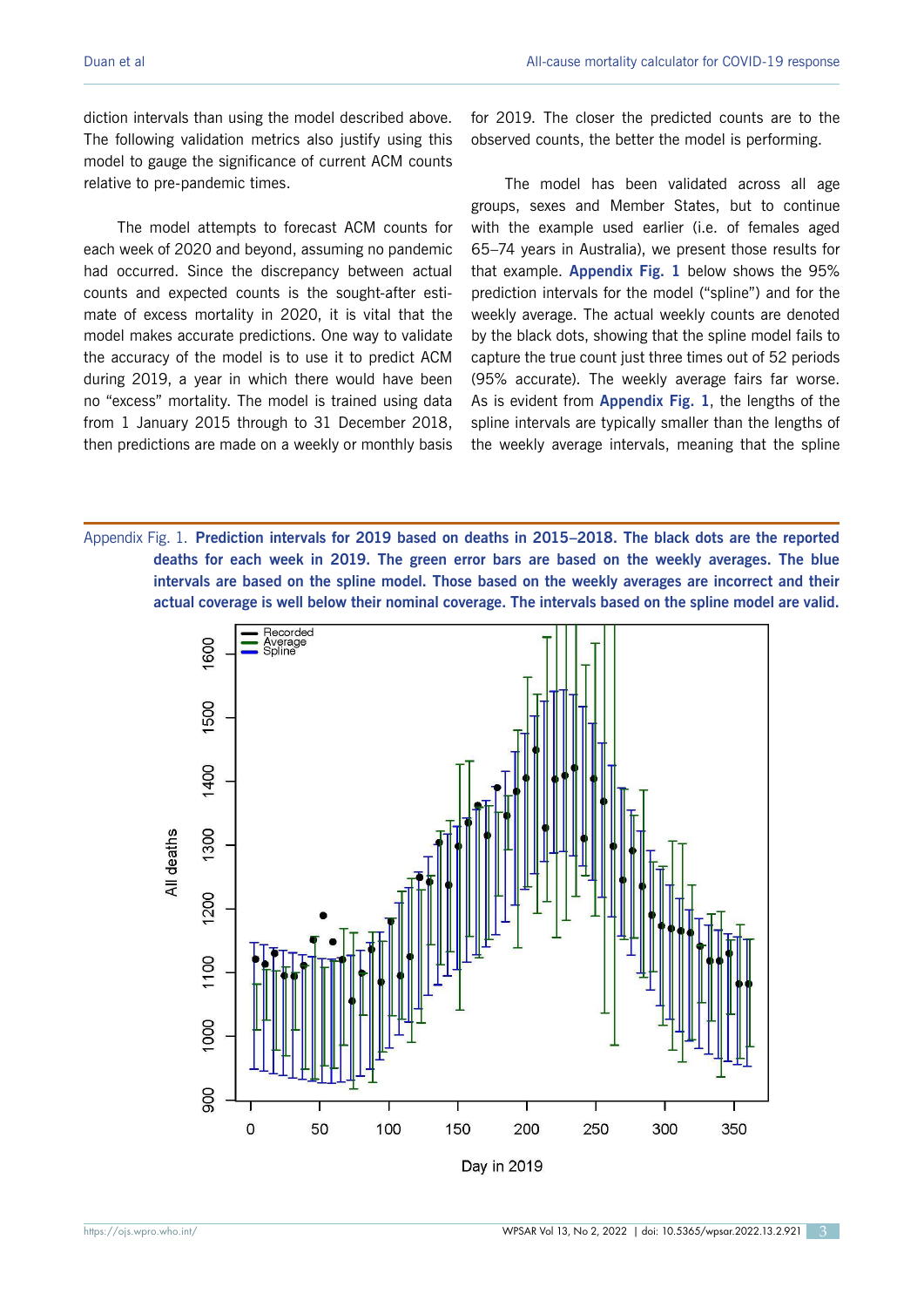Appendix Table 1. **Prediction interval accuracy for all age and sex groups. The intervals produced by the spline model have the correct coverage whereas those produced by the weekly average model are well below their nominal coverage.**

| Sex and age group    | Average (PI %) | Spline (PI %) |
|----------------------|----------------|---------------|
| Female 0-44          | 85             | 94            |
| Female 45-64         | 83             | 93            |
| Female 65-74         | 81             | 91            |
| Female 75-84         | 92             | 93            |
| Female $\geq$ 85     | 87             | 96            |
| <b>Female total</b>  | 88             | 95            |
| Male 0-44            | 83             | 89            |
| Male 45-64           | 81             | 97            |
| Male 65-74           | 92             | 92            |
| Male 75-84           | 87             | 91            |
| Male $\geq 85$       | 81             | 87            |
| <b>Male total</b>    | 75             | 86            |
| Total 0-44           | 87             | 89            |
| Total 45-64          | 85             | 95            |
| Total 65-74          | 88             | 90            |
| Total 75-84          | 81             | 92            |
| Total $\geq 85$      | 81             | 95            |
| <b>Overall total</b> | 83             | 91            |
| Median %             | 84             | 92            |
| Mean %               | 84             | 92            |

ETS: exponential triple smoothing; PI: prediction interval.

model has higher accuracy because it is a better model rather than just because it is larger. More importantly, the weekly average intervals are misleading and their actual coverage is far below their nominal coverage.

The accuracy of the spline model is not solely for females aged 65–74. **Appendix Table 1** shows per cent accuracy (i.e. how often the prediction interval contains the actual value) for each demographic breakdown. The spline model significantly outperforms the weekly average across all sex and age groups.

Another way to check the validity of the model is to look at the length of the prediction intervals. The intervals should be long enough to capture the true values most of the time; however, intervals that are too long create too much uncertainty to be worthwhile. **Appendix Table 2** shows the lengths of the prediction intervals for the spline, exponential triple smoothing (ETS) and weekly average. The spline intervals tend to be nearly the same length as those of the ETS for those aged 0–74 (the weekly average has a short length but is highly inaccurate). It is in those aged 75+ (and when aggregating across all age groups) that the spline intervals are longer than their counterparts. The significant increase in the uncertainty surrounding the older age categories is something that will be investigated.